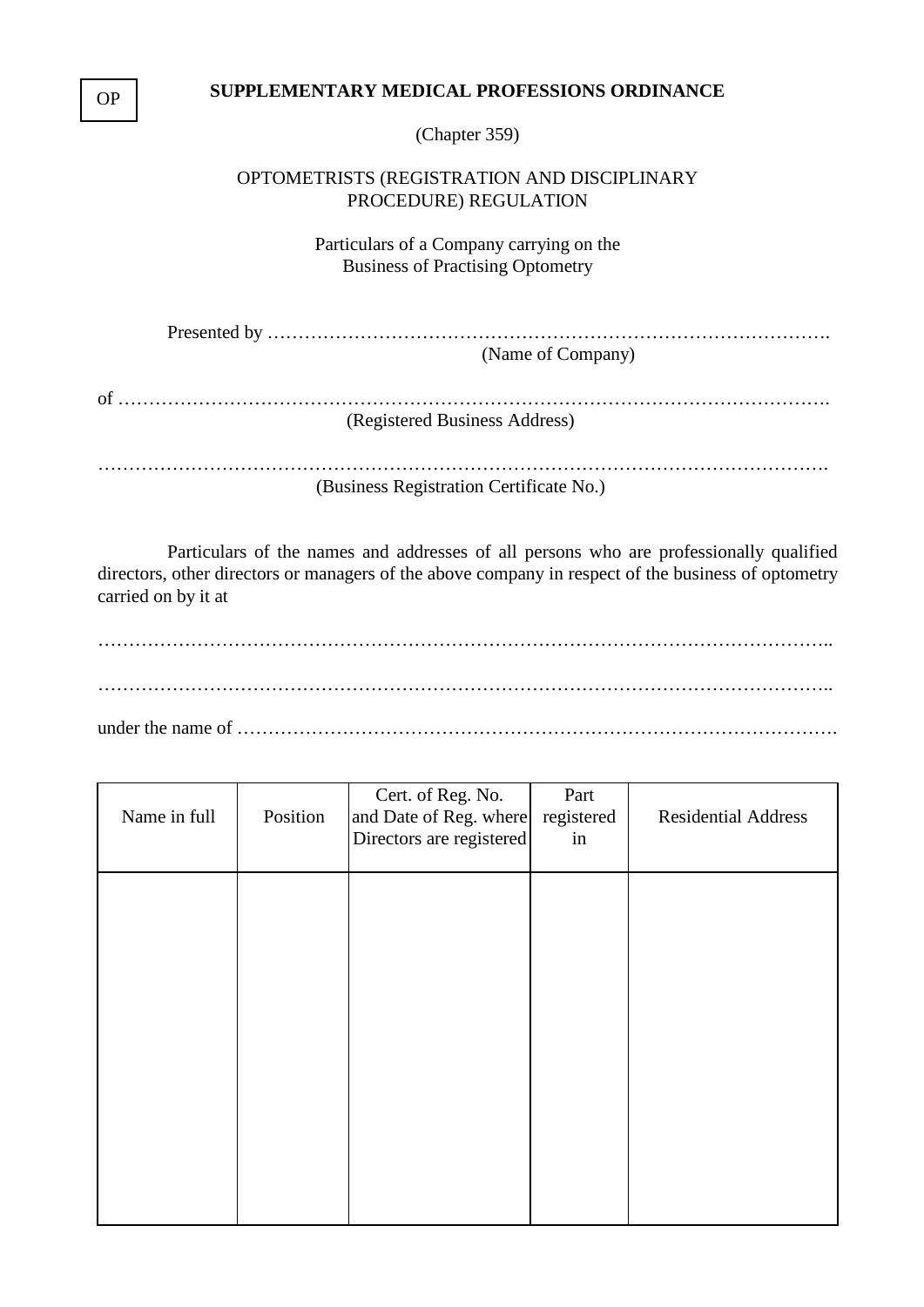| Name in<br>$\operatorname{full}$ | Residential<br>address | Occupation Qualifications | Cert. of Reg.<br>No. and Date registered<br>of Reg. | Part<br>in | Duties<br>Performed |
|----------------------------------|------------------------|---------------------------|-----------------------------------------------------|------------|---------------------|
|                                  |                        |                           |                                                     |            |                     |
|                                  |                        |                           |                                                     |            |                     |
|                                  |                        |                           |                                                     |            |                     |
|                                  |                        |                           |                                                     |            |                     |
|                                  |                        |                           |                                                     |            |                     |
|                                  |                        |                           |                                                     |            |                     |
|                                  |                        |                           |                                                     |            |                     |
|                                  |                        |                           |                                                     |            |                     |

Dated this ………… day of …………… 20……

Signature ………………………………… (State whether director or manager or secretary)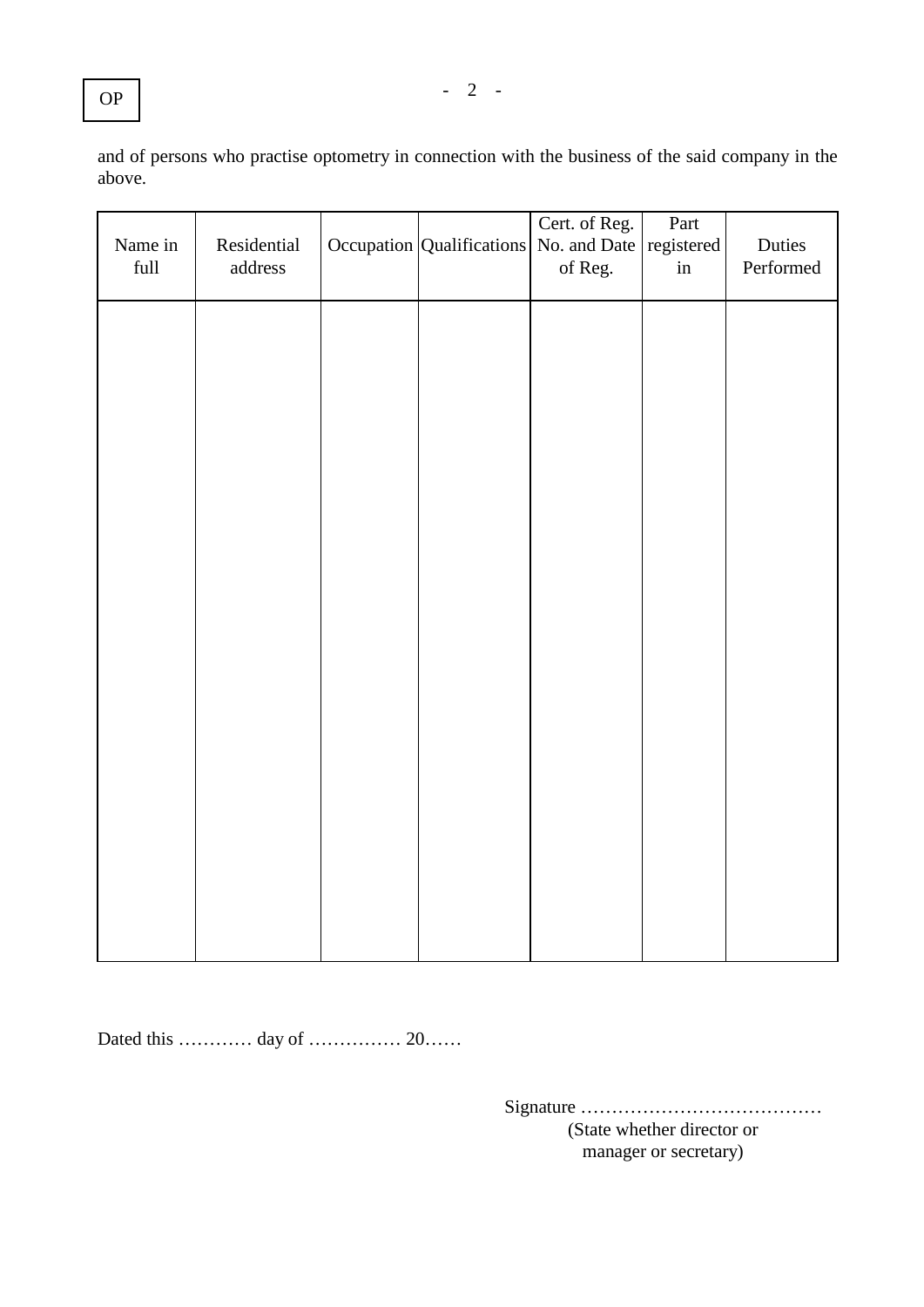For the sake of easy contact, please provide the contact telephone number and the name of the responsible person of the company:

Name of the responsible person: <u> 1990 - John Stone, amerikansk politiker</u>

Contact number: